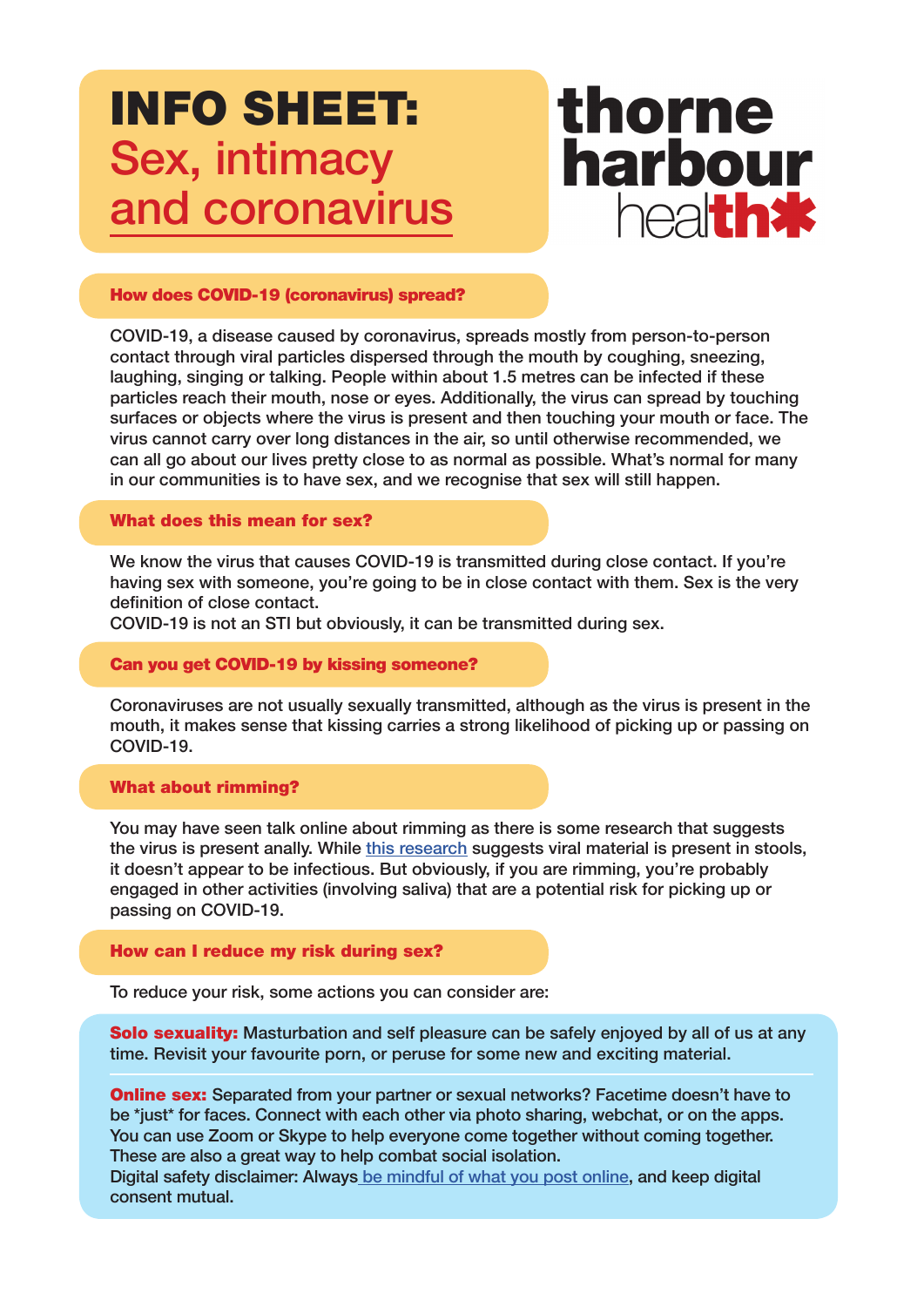**Talk dirty to me:** Whether its online sex or phone sex, you can heat things up by choosing the right words. If you need some encouragement on how to talk dirty, HuffPost offer some tips with [How to talk dirty without being Awkward](https://www.huffingtonpost.com.au/entry/how-to-talk-dirty_l_5cd0c71fe4b0548b735e9062).

**Toys, toys, toys:** Sex toys can be a great way to add variety if you're playing solo. Always make sure to keep up good toy hygiene.

**Do the washing up:** If you're having sex with casual partners, good hygiene including hand washing before and after a session is proven to help prevent the spread of viruses and bacteria.

**Buddy up:** Have you thought about a buddy system? Reduce your risk by making your sexual network smaller. Team up with a regular partner to keep your sex life humming. Or, if you have a tight knit group, plan to just have sex among each other. Keep each other informed if that changes, or if you feel unwell.

#### Drugs, tobacco and your health

Drugs and tobacco are common for many of us in LGBTIQ communities. Some people use drugs as a way to enhance sexual pleasure.

Many drugs can impact your immune system's ability to fight viruses, and the more you use, the more this is true. Consider reducing your use. If you continue using there are ways to do so to lessen your risk

Drugs that are smoked or inhaled may impact your respiratory system and affect your ability to recover from the virus if you get it.

If you're considering quitting cigarettes, now would be a good time to act. Quit offers support and has more information about [coronavirus and smoking.](https://www.quit.org.au/articles/faqs-coronavirus-covid-19-and-smoking/])

#### **BYO**

It's a good idea to BYO for any drugs or equipment that are usually shared (joints, cigarettes, dosing equipment, pipes, banknotes, straws, poppers bottles etc.), and keep them to yourself. Label your stuff where you can.

#### Safe injecting

[Avoid sharing injecting equipment when using](https://www.youtube.com/watch?v=SjRxkqXHe0c). If you're injecting, keep a good stock of clean fits and equipment just in case your local Needle and Syringe Program (NSP) has to close. Check out your local NSP, some of which are 24 hrs or may even deliver.

#### Staying healthy

Maintaining good general health will give your immune system the best chance at fighting off the virus if you get it. Maintaining a good sleep pattern, hygiene, diet, and exercise where possible are ways to keep healthy - and also improve mental health and wellbeing.

#### Let them know

Symptoms of COVID-19 can include:

- fever
- flu-like symptoms such as coughing, sore throat and fatigue
- shortness of breath